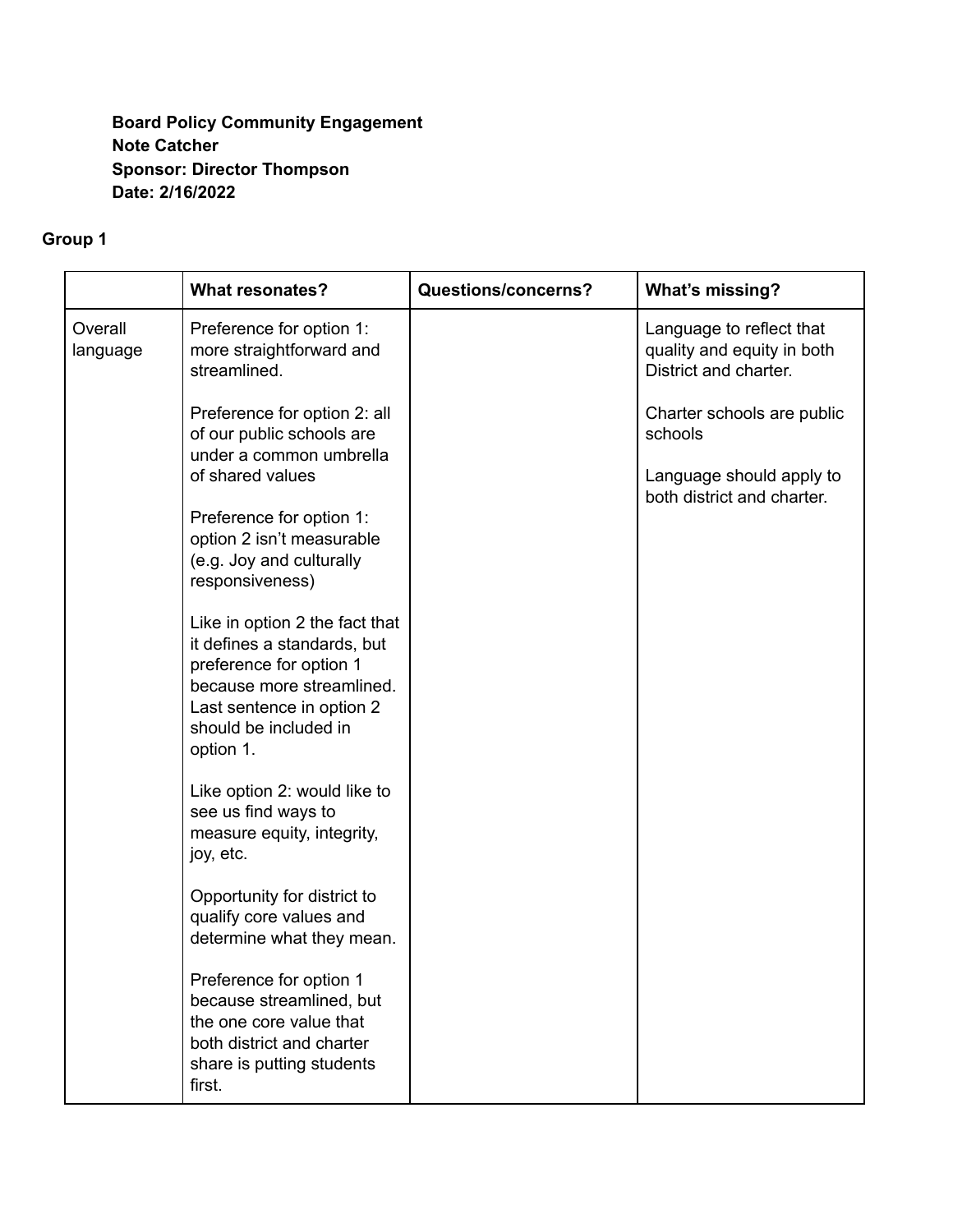|                                 | Suggestion on option 1:<br>"provide high quality<br>authorization *and<br>support*"<br>Student outcomes should<br>be included more and<br>defined.<br>Need to center students<br>rather than divisive politics. |  |
|---------------------------------|-----------------------------------------------------------------------------------------------------------------------------------------------------------------------------------------------------------------|--|
| <b>New Petition</b><br>Language |                                                                                                                                                                                                                 |  |
| Renewal<br>Language             |                                                                                                                                                                                                                 |  |

# **Group 2**

|                          | <b>What resonates?</b>                                                                                                                                                                                              | <b>Questions/concerns?</b>                                                                                                                                                                                                            | <b>What's missing?</b> |
|--------------------------|---------------------------------------------------------------------------------------------------------------------------------------------------------------------------------------------------------------------|---------------------------------------------------------------------------------------------------------------------------------------------------------------------------------------------------------------------------------------|------------------------|
| Overall<br>language      | Parent: Overall I feel like it<br>(the proposed language)<br>does not have language for<br>parents.<br>Parent: I feel like I needed<br>more time with the<br>language. I feel like this is<br>written for a doctor. | Parent: I just want to say<br>that I love my child's school<br>(Community School for<br>Creative Education). My<br>child is receiving a great<br>education and I would like<br>the school to stay in the<br>neighborhood where it is. |                        |
| New Petition<br>Language |                                                                                                                                                                                                                     |                                                                                                                                                                                                                                       |                        |
| Renewal<br>Language      |                                                                                                                                                                                                                     |                                                                                                                                                                                                                                       |                        |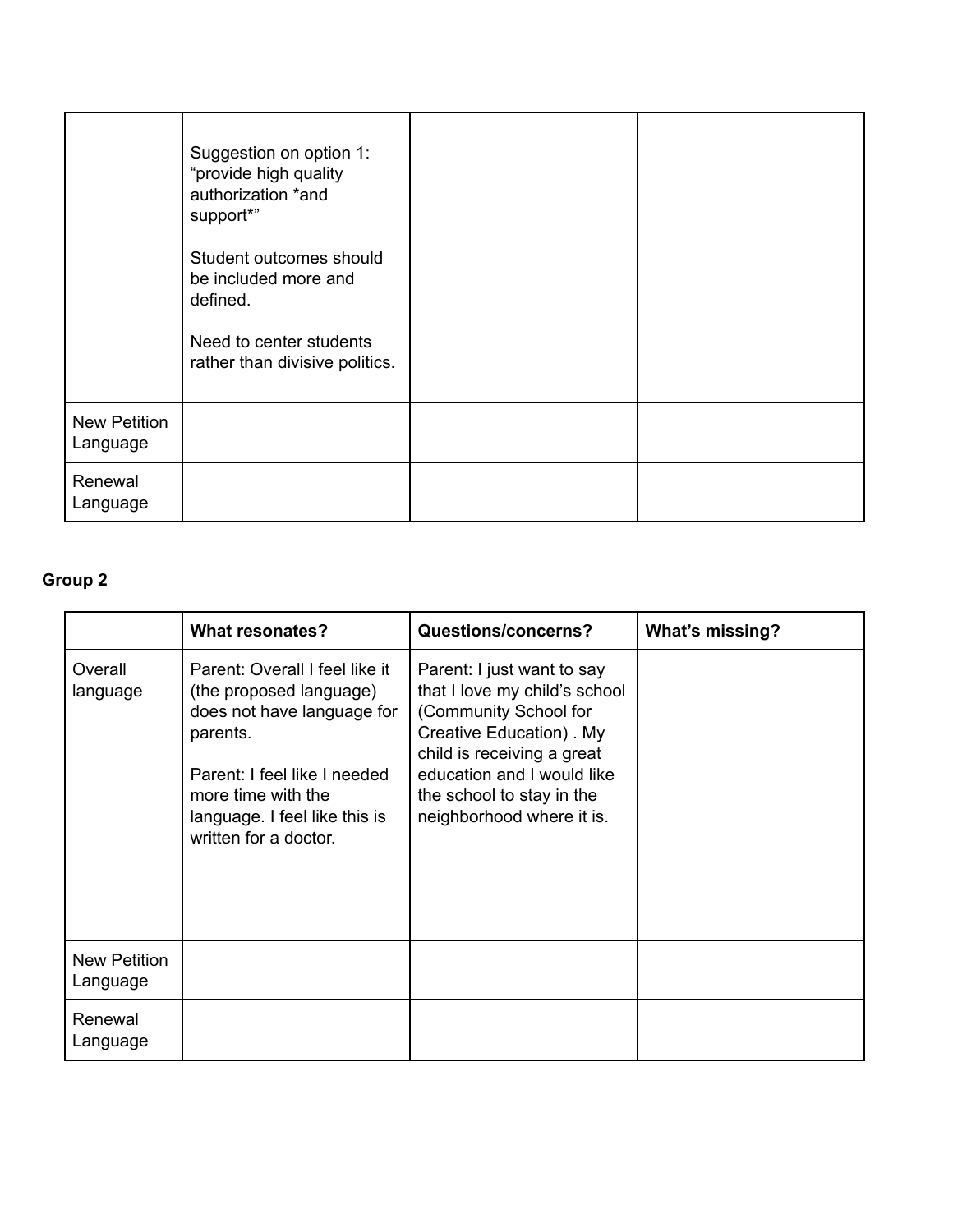### **Group 3:**

|                                 | <b>What resonates?</b>                               | <b>Questions/concerns?</b>                                                      | <b>What's missing?</b>                                             |
|---------------------------------|------------------------------------------------------|---------------------------------------------------------------------------------|--------------------------------------------------------------------|
| Overall<br>language             | General language seems<br>anti choice (anti charter) | Equity is important and also<br>choice, it is skewed                            | It's not inclusive language                                        |
| <b>New Petition</b><br>Language | The number of<br>constraints seems like a<br>lot     | The word public for public<br>charter schools, instead<br>just say charters     | Nothing about student<br>centered in the first or<br>second option |
| Renewal<br>Language             | n/a                                                  | There seems to be a high<br>bar and charters being held<br>to a higher standard | Working together and joint<br>efforts                              |

### **Group 3 breakout notes:**

**Participant:** [unintelligible…] black kids that exists at charter schools. This makes it easier to continue down that road. I don't like the omission of the word[s] public school. it smacks of more anti-charter sentiment. They are trying to siphon away kids….but Charter school students make up a third of the population. OUSD still has the other two-thirds….

I feel that Option 2 [in the proposed Introductory language] is attempting to put extra constraints or other policies against charter schools. Also, "to uphold OUSD core values'' – OUSD hasn't done the greatest thing for black kids…so if they aren't doing the job, how can they state this?

**Participant:** …What is missing in the language is the togetherness. For several decades we have been pitting ourselves against each other. We need to acknowledge that we [charter schools] are public schools. It is such a dichotomy: us and against them and instead we need more inclusiveness in the language.

**Participant:** – as a parent I don't care if it's public (sic) or charter. I know I pay taxes for quality schools. So I don't care and children need both charter and [district] schools…

### **Notes from "Large Group Share Out":**

**Participant:** Our breakout group ran out of time when reviewing the proposed charter renewal proposed language.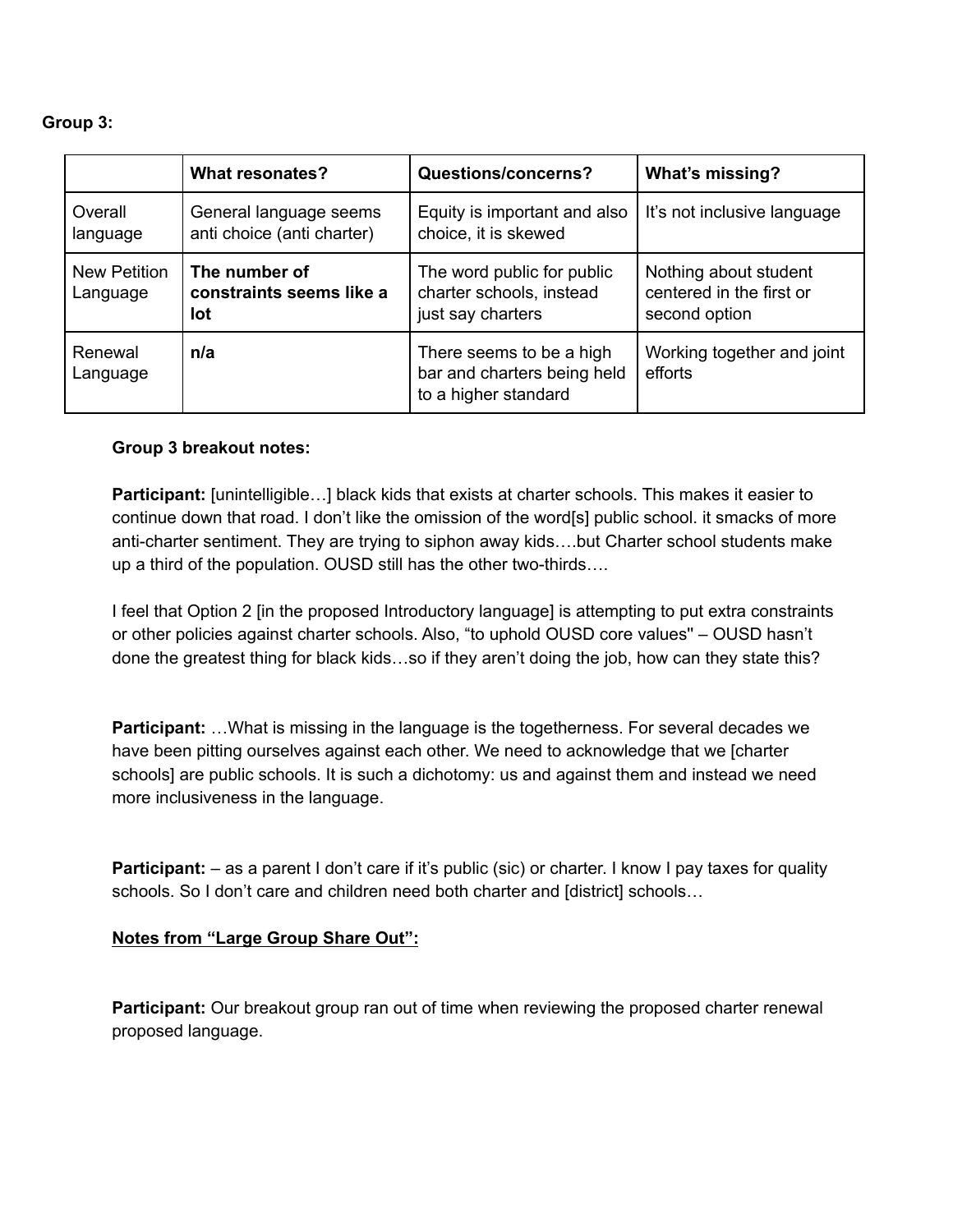But the term "in exchange" doesn't set a neutral tone – I urge the committee to rewrite in order to continue operating with stability and autonomy the charter must meet the requirement of the US state department and the California department of Ed.

What autonomy? What are we talking about? High levels of accountability? How does this differ from traditional public schools?

**Participant:** [unintelligible] ...a lot of hesitancy and it's hard to understand the wording. Its like reading something from the doctors office. I'm about making our families understand and it's important that the communication is clear.

**Participant:** I want to underline how key it is to put in the language of the word "public" and want to emphasize the need of including accountability as accountability from the state and not have accountability be something locally defined.

**Participant:** I think one of the things we want to add in the introduction is regarding the student centered and student outcomes. There is nothing in that first option or even in the second option about this.

**Participant:** [translated] schools should be held accountable for equality of education – the family are expecting this

**Participant:** [translated] I am in agreement, the most important thing is that San Antonio – we need assurances about our school [building]…we need stability, good stability.

**Participant:** [translated] We advocate for charters schools more, there seems to be a higher graduation rate but those that are still in the regular [district] schools should still have the same opportunities – equity above all – everything should even.

**Participant:** From CSCE where the teachers care a lot. They are early to help the students. They are very friendly and respectful. And also Ida Overman is a great person – I feel that the teachers at my school, especially Ida Oberman, are strongly advocating for the future of our kids.

**Participant:** I wanted to voice a concern around the political hamster wheel...I have a child that went to 6 preschools….I'm missing the spirit of the long-term solution. How do we focus on this?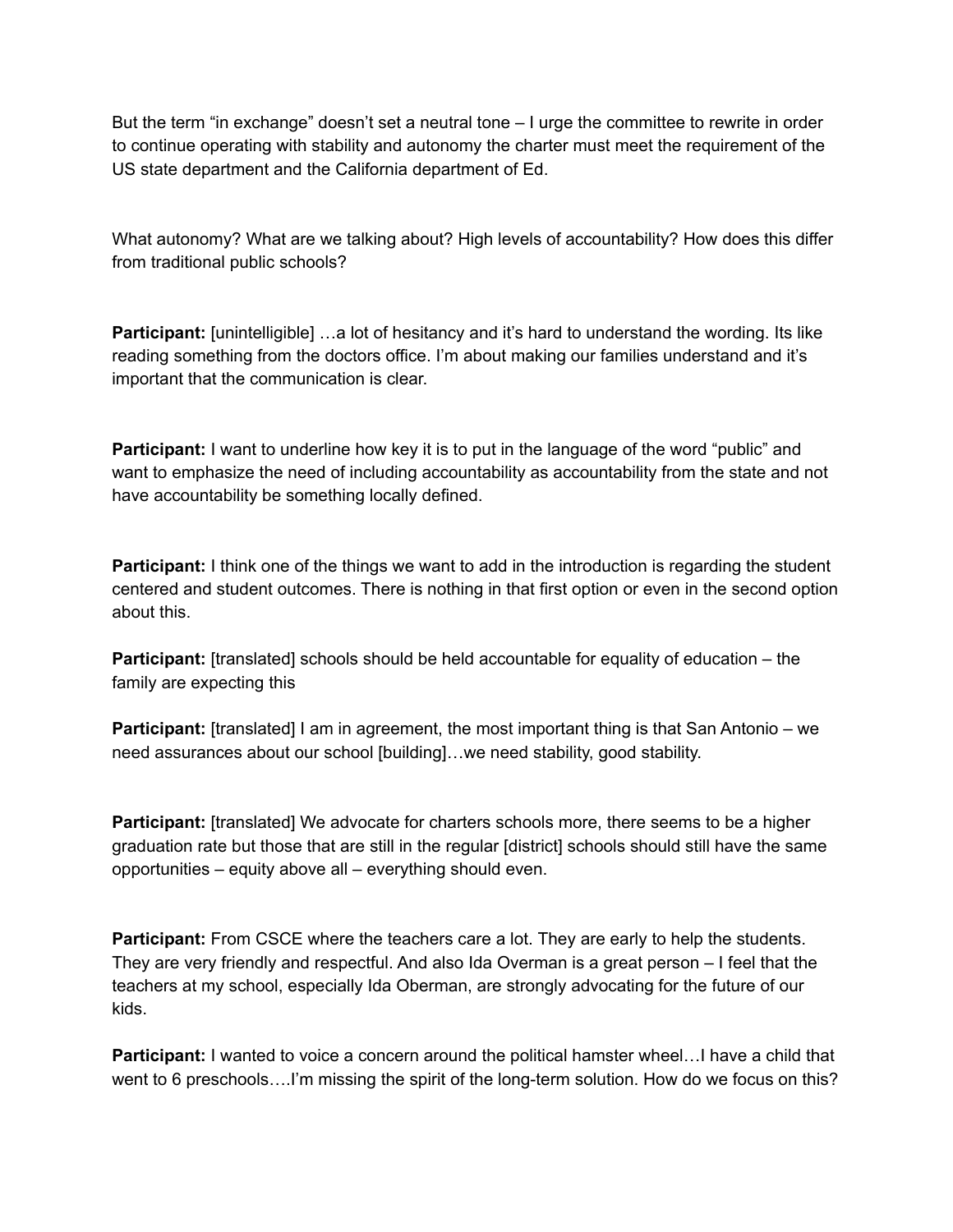**Participant:** I like option number 2 [of Introductory language]. I feel that option number 2 is more proper (sic) and has more inclusive language.

**Participant:** I just want to echo a lot of the sentiment that has been shared tonight – a lot of the language seems to pit the sides against each other….and already charter schools are held to a much higher standard…

…Black and brown students need the type of transforming education they deserve…

Oakland doesn't do the best job it should…it [the district] slants the situation in a very negative way towards choice, especially with words and things like "all applicable, state, district and federal policies…"

It's like they want to outlaw charter schools and everything they are doing…The charter committee is two-thirds anti-charter. When we see language it's crazy…It's knee-capping and handcuffing – however you want to say it.

The whole thing [proposed policy] needs to be thrown in the trash. The way it's written is so anti-choice it's not even funny.

**Participant:** [unintelligible] …in the language we are using – we short change Oakland unified public schools…We cut it down to just "charter"…instead of charter school. It's a "public charter school..."

**Participant:** Currently a principal at a district school and I've worked in a charter school as a teacher and a coach. Reading both options, one of the key things is leveling the playing field whether it's public or charter…The playing field is not fair…

…Every week I meet with a principal at a charter school. As I principal, I have no assistant principal I have 300 kids, and I [the district school principal] have one community school manager who is not credentialed, so he can't evaluate staff

Yet down the street, the charter school principal - they don't have a Mod-Severe program, so this all adds a layer of complexity and it's challenging to manage. There is a reality at the school site level that the staffing iis very different at charter schools than district schools.

**Participant:** Thank you for parents in this space…There is an opportunity here for OUSD leadership to name that they want to be an awesome authorizer of charter schools. There are 16 thousand [students] in charter schools.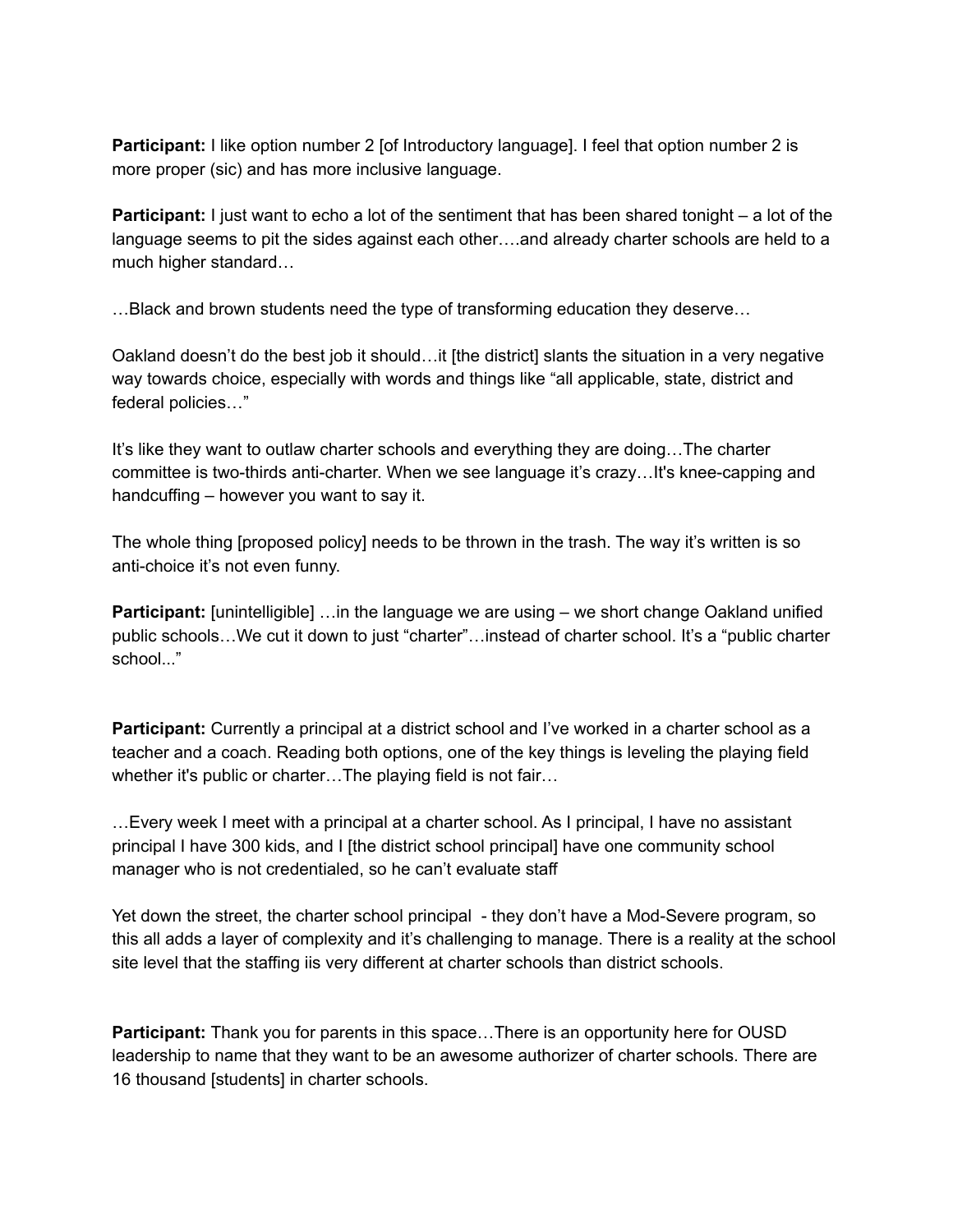### **Anonymized Chat Comments (2/16):**

- I agree! language should be amended to read "public charter schools" rather than "charter schools."
- That is a good point, both CDE and Federal Department of Education state that charter schools are Public schools.
- So much of the way this is written is very dangerous for charter schools
- $\circ$  to my break out group: langauge shoudl be equal high standards as the standards to which we hold our district schools
- ..not just 'should be held to high standards' It's a system and we are a community of district and charter schools aiming to serve the students at our common center
- agreed. these edits seem political, and negatively targeting charter schools and not honoring family choice.
- A theme in our breakout is that there is should be togetherness, and not an traditional schools vs charter schools. We are jointly serving the same students who all deserve high quality education, and both are public schools.
- most important SA derives education, and good education but if having bills this year or not
- really, the accountability for SPED is the same in charter schools?
- yes. all charters and districts are subject to regular state and federal review
- My daughter's IEP was not honored at a district school. I feel the frustration. We have to come together.
- Keeping decisions closer to students allows better service. Many charters are able to do this. I have also been a district and charter educator and seen the disparities.
- what plan are you referring to? Also, 4 charter schools of 42 closed in Oakland last year. There is a lot of struggle all over.
- Mr. [anonymized] just testified why core values for both types of schools are so important; and those values can be evaluated.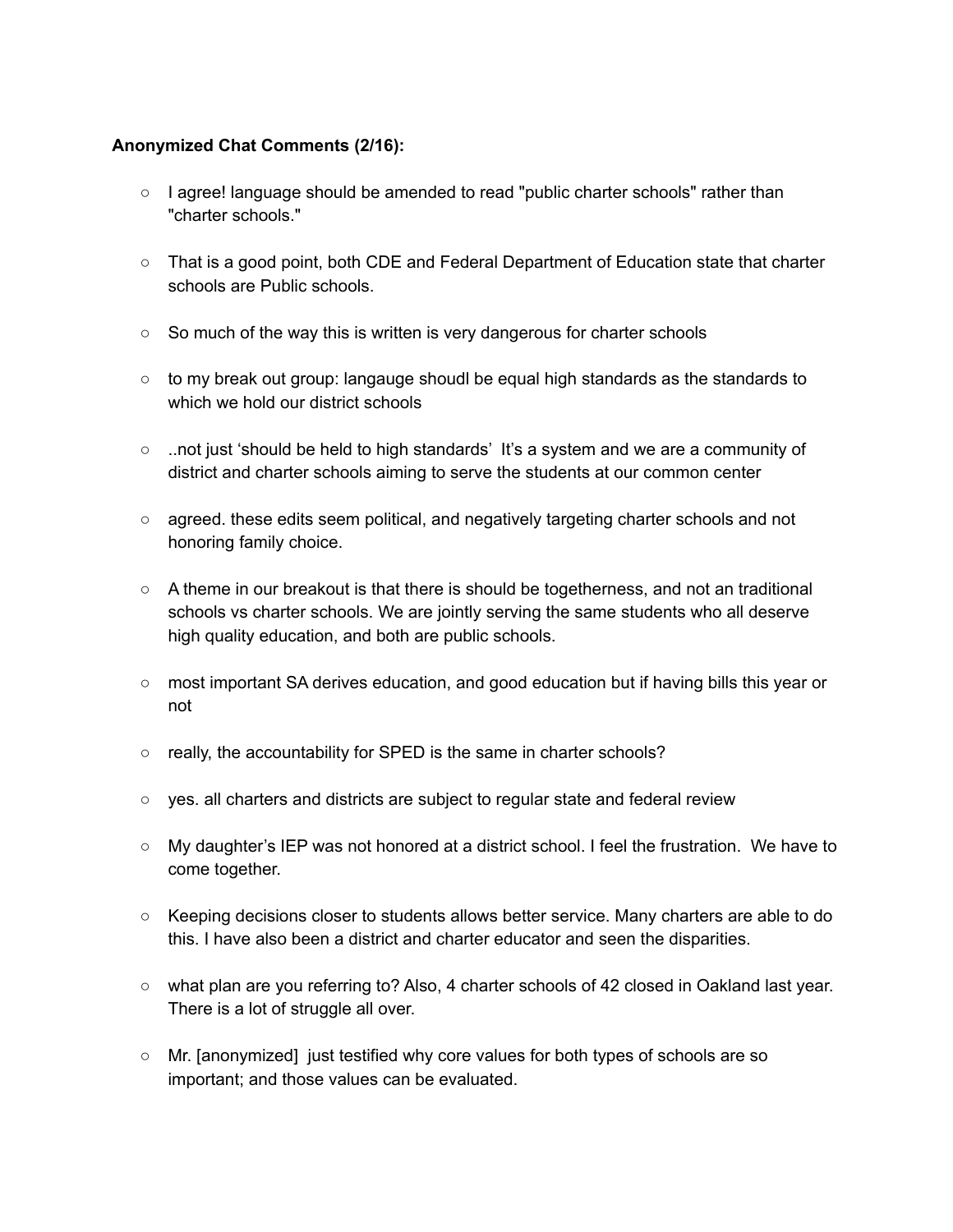- Parents just want quality education. No matter if it's district and charter. No failing schools. Our children need better options and more resources so the can be successful.
- OUSD needs to do better for all of Oakland's children, regardless of district or charter!!
- Suggested sentence to replace the proposed one for charter renewals: In order to continue operating with flexibility and autonomy, a public charter school must meet the charter renewal accountability standards defined by the State of California and the U.S. Department of Education.
- I'm not for shutting down any school. I know that no charter school or public school is free of issues... totally agree, but why allow a plan that bulldozed public education for our most vulnerable BIPOC ? especially when it will not mean closing charter schools?
- $\circ$  The fact is there are too many schools on Oakland at the end of the day. Many of the schools facing closure are the lowest performing for Black/Brown students. ANY school that is doing more harm than good should be closed. District or Charter, and many charter schools have already been closed the past 3 years.
- $\circ$  I hear you [anonymized], however that has little to do with charter autonomy and a lot about how your school is being funded by the district that funds you. A good example is that charter schools that are in the OUSD SELPA pay more than 2 Million to have access to mild and moderate programs. These school receive less funding than traditional school districts

# # #

**Board Policy Community Engagement Note Catcher Sponsor: Director Gonzales Date: 2/2/2022**

|                     | <b>What resonates?</b>                                  | <b>Questions/concerns?</b>                                            | What's missing?                                                                    |
|---------------------|---------------------------------------------------------|-----------------------------------------------------------------------|------------------------------------------------------------------------------------|
| Overall<br>language | Ensuring quality and equity<br>for all Oakland students | How do we plan to use the<br>language to hold schools<br>accountable? | I believe any non OUSD<br>public school is high quality.<br>For example Lighthouse |
|                     | The 2nd option is the 1st                               | How will the language                                                 |                                                                                    |

### **Group 1:**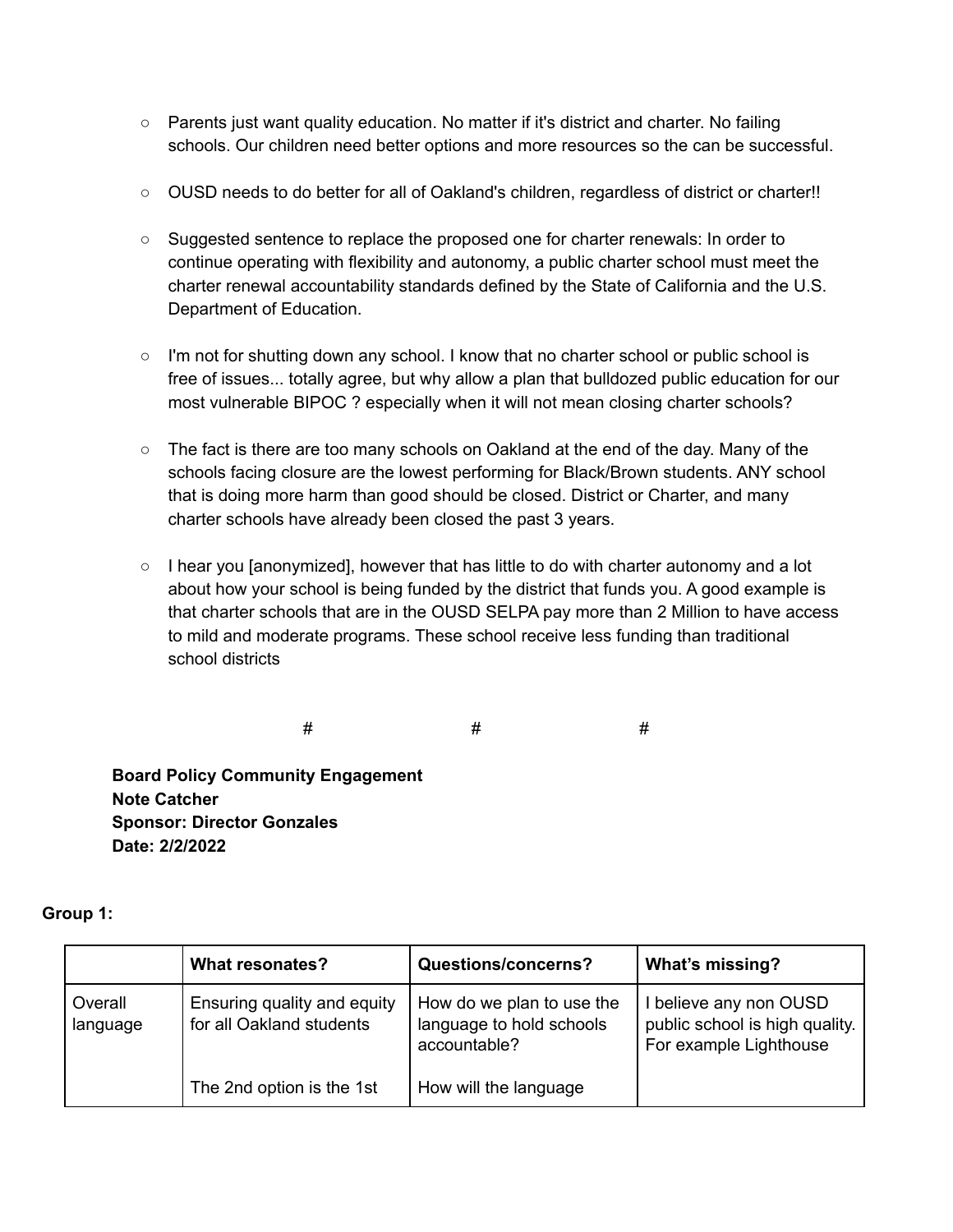|                                 | option, more specified -<br>preference for second<br>option but would prefer<br>more detail (too vague) | affect charters and district<br>run schools in the future?                                                                                                                                                                                                                                                                                                                                                                                                                                                                                                                         |  |
|---------------------------------|---------------------------------------------------------------------------------------------------------|------------------------------------------------------------------------------------------------------------------------------------------------------------------------------------------------------------------------------------------------------------------------------------------------------------------------------------------------------------------------------------------------------------------------------------------------------------------------------------------------------------------------------------------------------------------------------------|--|
| <b>New Petition</b><br>Language |                                                                                                         |                                                                                                                                                                                                                                                                                                                                                                                                                                                                                                                                                                                    |  |
| Renewal<br>Language             |                                                                                                         | What is being measured for<br>renewal?<br>Can the measurements be<br>more specific - what does it<br>mean to put students first,<br>for example? We need a<br>shared definition and be<br>less vague.<br>How does one know what<br>tier a school is in?<br>On slide 3, one criterion for<br>renewal should be whether<br>a charter school offers<br>anything that's not available<br>in a public school — the<br>question of duplication. If a<br>charter just duplicates<br>what's already available in<br>public schools there's not<br>really any reason for it to<br>continue. |  |

# **Group 2:**

|                     | <b>What resonates?</b> | <b>Questions/concerns?</b>                                                                    | <b>What's missing?</b> |
|---------------------|------------------------|-----------------------------------------------------------------------------------------------|------------------------|
| Overall<br>language |                        | 1. If the board adopts this<br>language, what is the plan<br>to implement the core<br>values? |                        |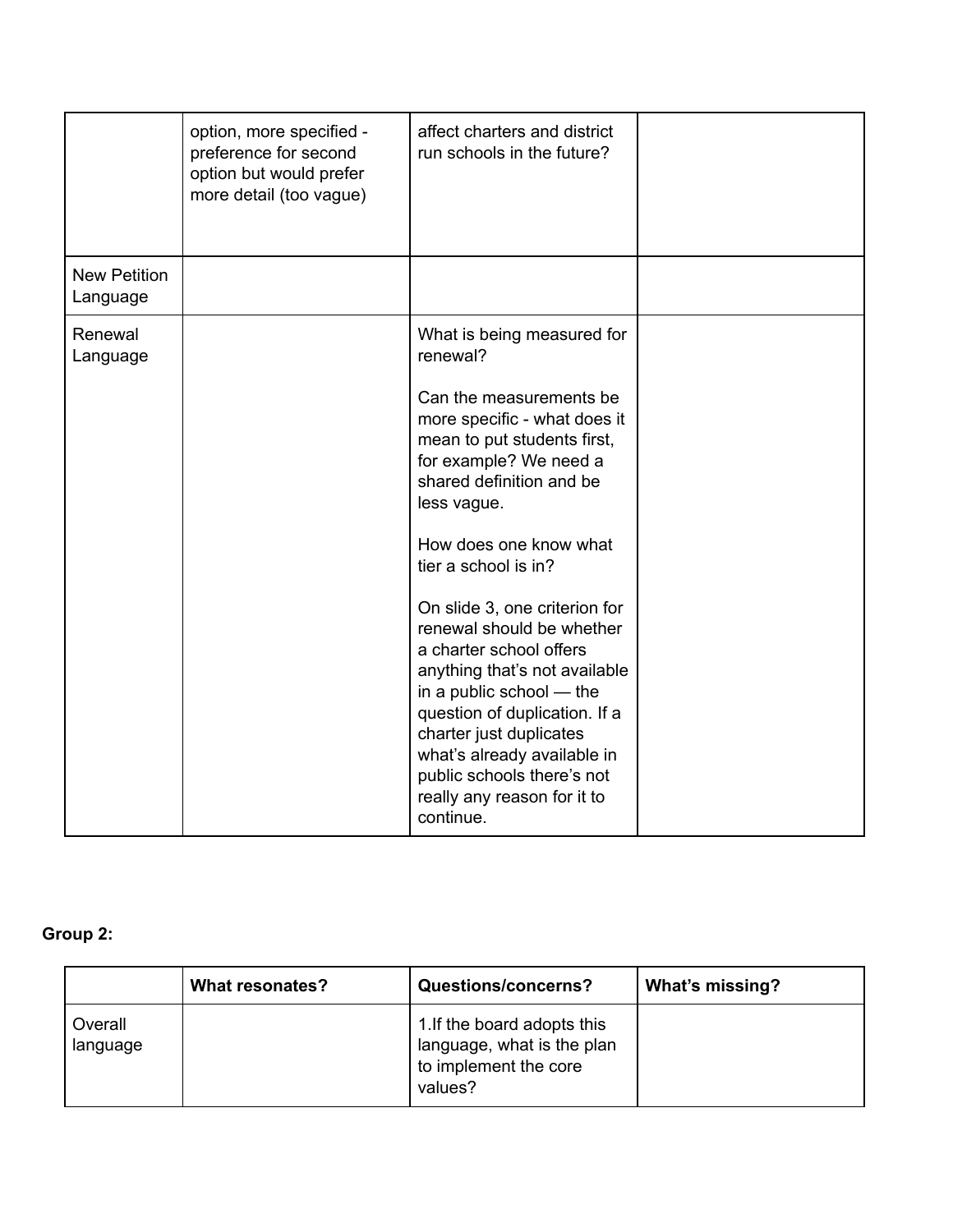|                                 | 2. Is there a time frame<br>related to this change? (Will<br>the language change with<br>each new group of board<br>members?) |  |
|---------------------------------|-------------------------------------------------------------------------------------------------------------------------------|--|
| <b>New Petition</b><br>Language |                                                                                                                               |  |
| Renewal<br>Language             |                                                                                                                               |  |

### **Other notes:**

● Ida from School for Creative Education had a parent speak about why she loves the school and why it should have a permanent place.

# **Group 3:**

|                                 | <b>What resonates?</b> | Questions/concerns?                                                                                                                                                                                                                               | <b>What's missing?</b>                                                                                                                                                                                                             |
|---------------------------------|------------------------|---------------------------------------------------------------------------------------------------------------------------------------------------------------------------------------------------------------------------------------------------|------------------------------------------------------------------------------------------------------------------------------------------------------------------------------------------------------------------------------------|
| Overall<br>language             |                        | Believe in democratic<br>processes<br>Want to ensure we don't<br>enter into a totalitarian era.<br>Want process to be neutral<br>to whether we have<br>pro-charter or anti-charter<br>folks on the Board.                                         | Believe in quality schools.<br>Would be good to clarify<br>that charter schools are<br>non-profit orgs, we don't<br>have for-profit ones here<br>Should preface that we're<br>not competing for kids,<br>they're all Oakland kids. |
| <b>New Petition</b><br>Language |                        | Are we holding charters to<br>a much higher standard?<br>Seems like we're playing<br>charters against the public.<br>Serve the interests of the<br>entire community in which<br>the school proposes to<br>locate – don't see a history<br>of that |                                                                                                                                                                                                                                    |
| Renewal<br>Language             |                        | What are the high levels of<br>accountability, what are the<br>conditions for this?<br>Seconding the above.<br>Would be helpful to unpack                                                                                                         |                                                                                                                                                                                                                                    |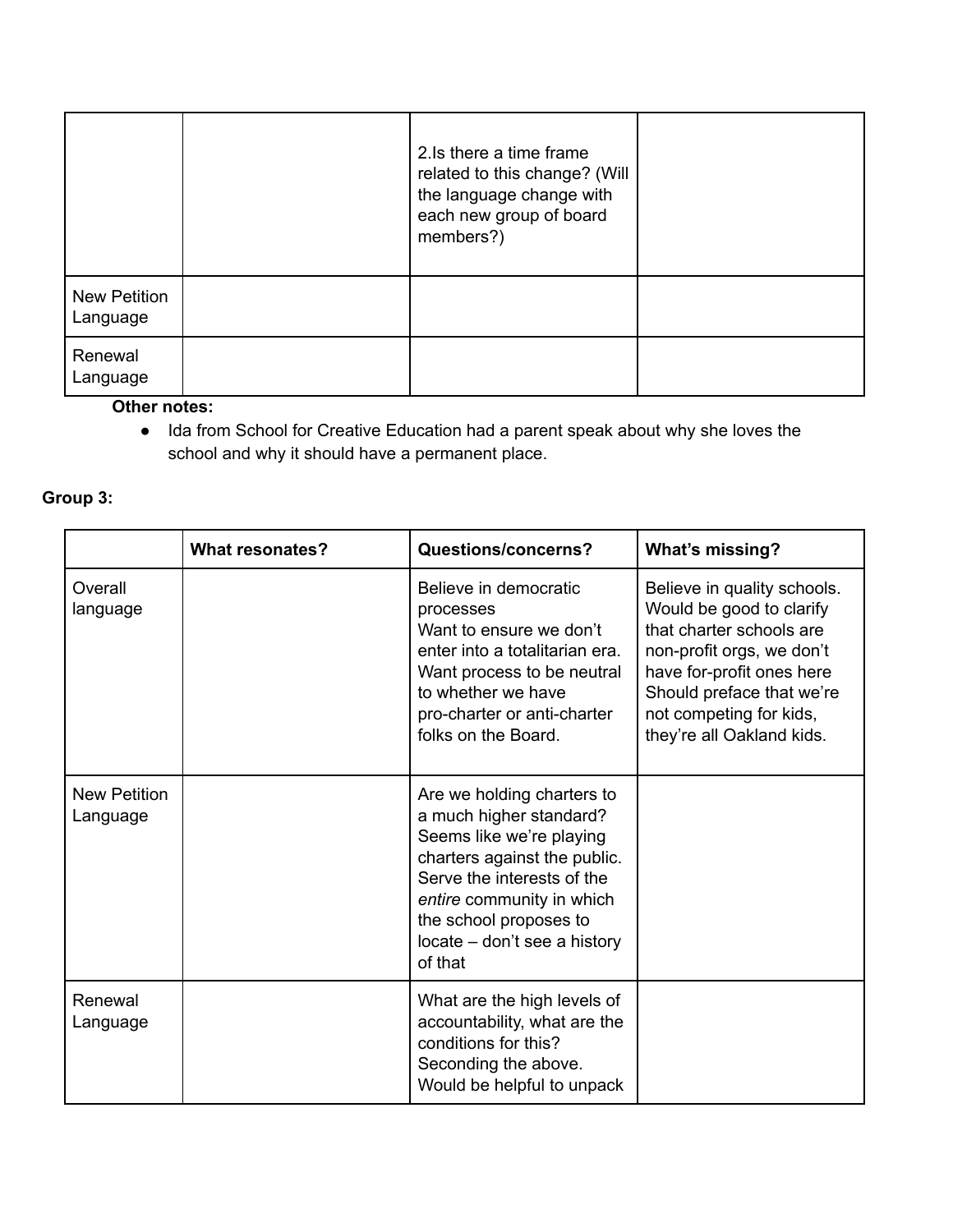Other notes:

- On process would like to have charter school staff partner with the Office of Charter Schools on the language
- From Kay in the chat: Hi Sonali, please include the following public comment in the public record? "As a parent of students attending both a district school and charter school, I am deeply concerned about this proposed language and policy. Charter renewal is an example of how schools like Lodestar are asked to prove themselves in ways district schools do not (and that the teachers' union does not support for their own school but tries to impose on charter schools). The policy language is rife with politics and personalities against charter schools and does not put our students success at the center."

●

### **Group 4:**

|                                 | <b>What resonates?</b>                                                                                                                                                               | <b>Questions/concerns?</b> | <b>What's missing?</b> |
|---------------------------------|--------------------------------------------------------------------------------------------------------------------------------------------------------------------------------------|----------------------------|------------------------|
| Intro                           | Option 2 - more applicable<br>to holding schools<br>accountable to OUSD<br>values (more definition)                                                                                  |                            |                        |
|                                 | Option 2 - as a charter<br>school alumni and now<br>parent, very unclear where<br>they can go if they are<br>feeling ignored by staff of<br>these schools (likes the<br>specificity) |                            |                        |
|                                 | Adding a safety aspect into<br>the language (something<br>that covers physicality)                                                                                                   |                            |                        |
| <b>New Petition</b><br>Language | Concern around the "not<br>seeking new petitions"<br>language                                                                                                                        |                            |                        |
|                                 | Hate the fact that when<br>they come to the board,                                                                                                                                   |                            |                        |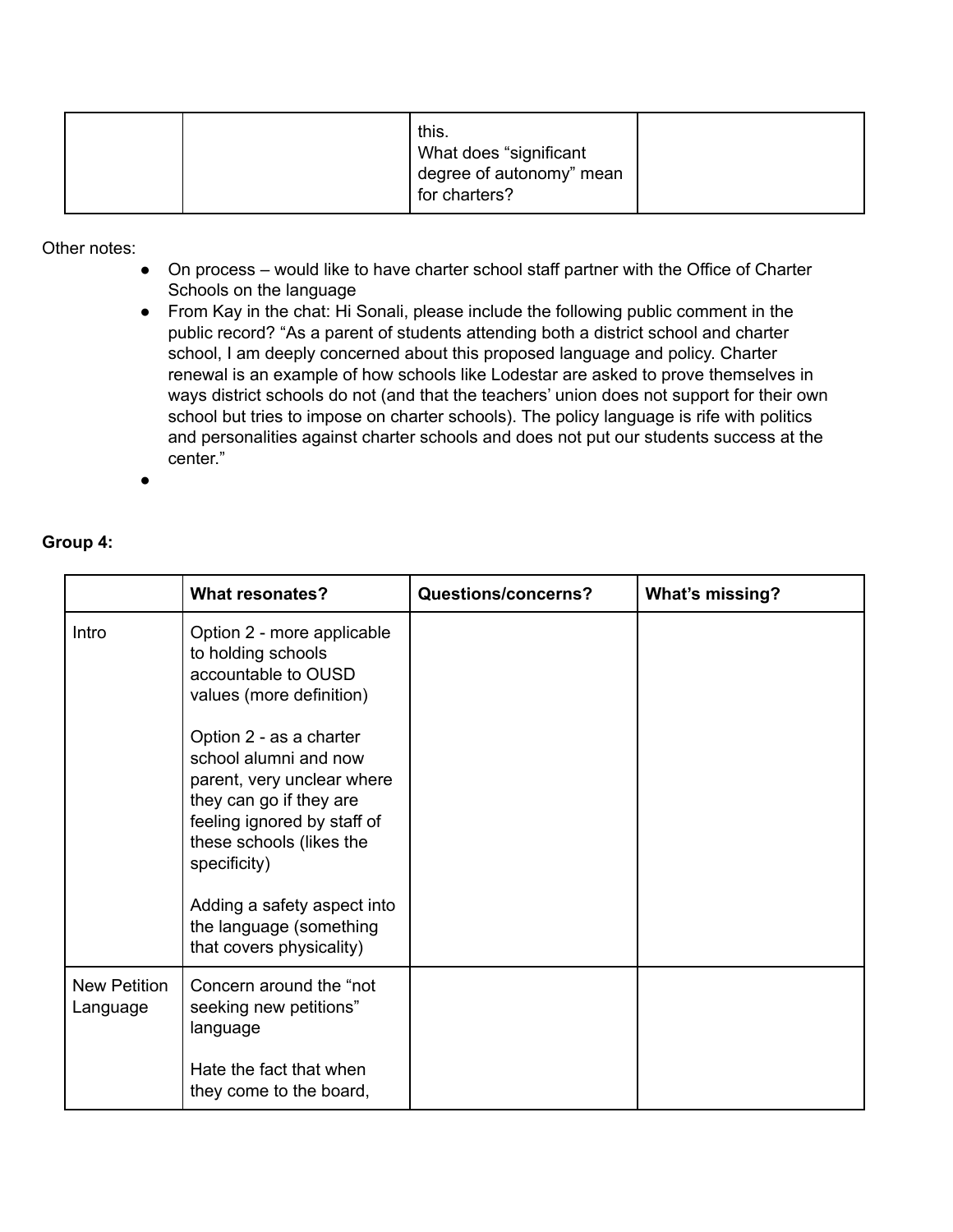|                     | they want to add pressure                                                                                                                                                                                                                                       |  |
|---------------------|-----------------------------------------------------------------------------------------------------------------------------------------------------------------------------------------------------------------------------------------------------------------|--|
|                     | Idea of stepping away from<br>the policy and rewriting it -<br>really problematic                                                                                                                                                                               |  |
|                     | Authorization is the power<br>and the leveraging piece -<br>can't drive policy if you<br>don't have good<br>governance practices                                                                                                                                |  |
|                     | Want to add face to face<br>with community into this<br>(it's not right for board<br>members to make policy<br>based on their beliefs - this<br>is backward)                                                                                                    |  |
|                     | First sentence - negative<br>connotation - want to add<br>collaboration; don't like the<br>sentence about the working<br>to make a new district<br>program (does this<br>language limit us?)                                                                    |  |
|                     | If it's coming out negatively<br>- is the balance not being<br>utilized                                                                                                                                                                                         |  |
|                     | "Need a sentence that<br>honors the family choice for<br>the schools that families<br>make"                                                                                                                                                                     |  |
| Renewal<br>Language | I had a question about the<br>last slide: when it refers to<br>holding charters to the<br>highest level of<br>accountability, are there<br>clauses that outline the<br>marks of accountability? If<br>not, I would suggest that<br>the more specific it can be, |  |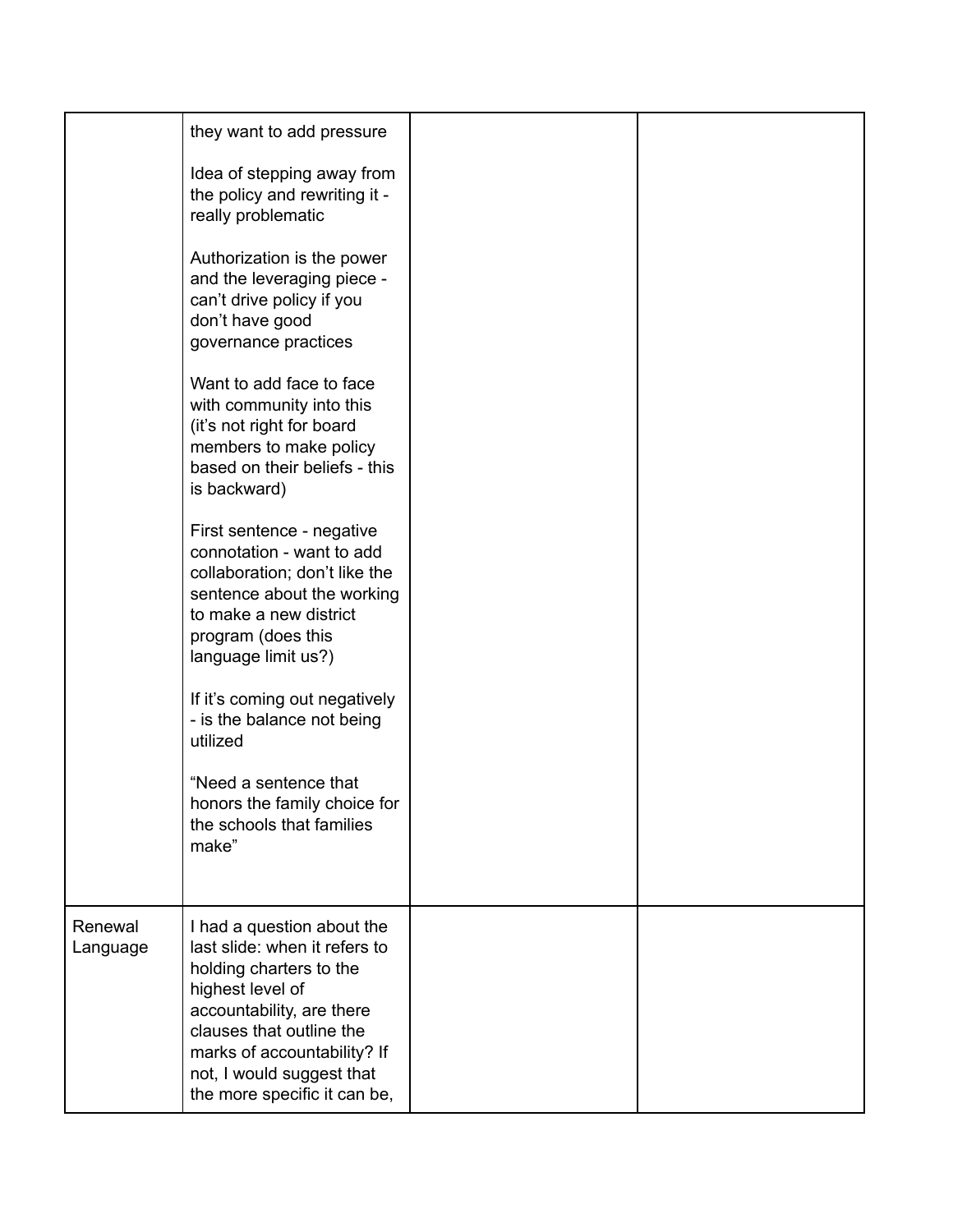| the best. Vagueness does<br>not bode well with<br>guidelines. |  |
|---------------------------------------------------------------|--|
|                                                               |  |

## **Notes from Breakout Group 4:**

|                                 | <b>What resonates?</b>                                                             | Questions/concerns?                                                                                             | What's missing?                                                                             |
|---------------------------------|------------------------------------------------------------------------------------|-----------------------------------------------------------------------------------------------------------------|---------------------------------------------------------------------------------------------|
| Overall<br>language             | Change is not necessarily a<br>bad thingfocus should be<br>on quality and students | What does the word<br>"autonomy" mean? How is it<br>being used?                                                 | Charter schools are held<br>to a higher degree of<br>accountability already                 |
|                                 |                                                                                    | What's the objective here?                                                                                      | What happens when<br>board makeup changes?<br>Will language be changed<br>again?            |
| Introduction<br>Language        | [no specific feedback on<br>this]                                                  | Why is language being<br>changed in the first place?                                                            | Need a sentence that<br>honors the family choice<br>for the schools that<br>families make   |
| <b>New Petition</b><br>Language |                                                                                    | Might be illegal to flatly state<br>that district won't seek<br>charter petitions? Can this<br>legally be said? | [no specific feedback on<br>this]                                                           |
| Renewal<br>Language             |                                                                                    | Charters will have to<br>approach the board first for<br>renewals?<br>What is OCS role?                         | Charter admin spends so<br>much time on data and<br>paperwork hard to focus<br>on students. |

# **Additional notes from Breakout Group 4:**

**(1) What about the language resonates with you?**

**Participant:** The word *autonomy*…..Significant degree of autonomy – this needs to be unpacked..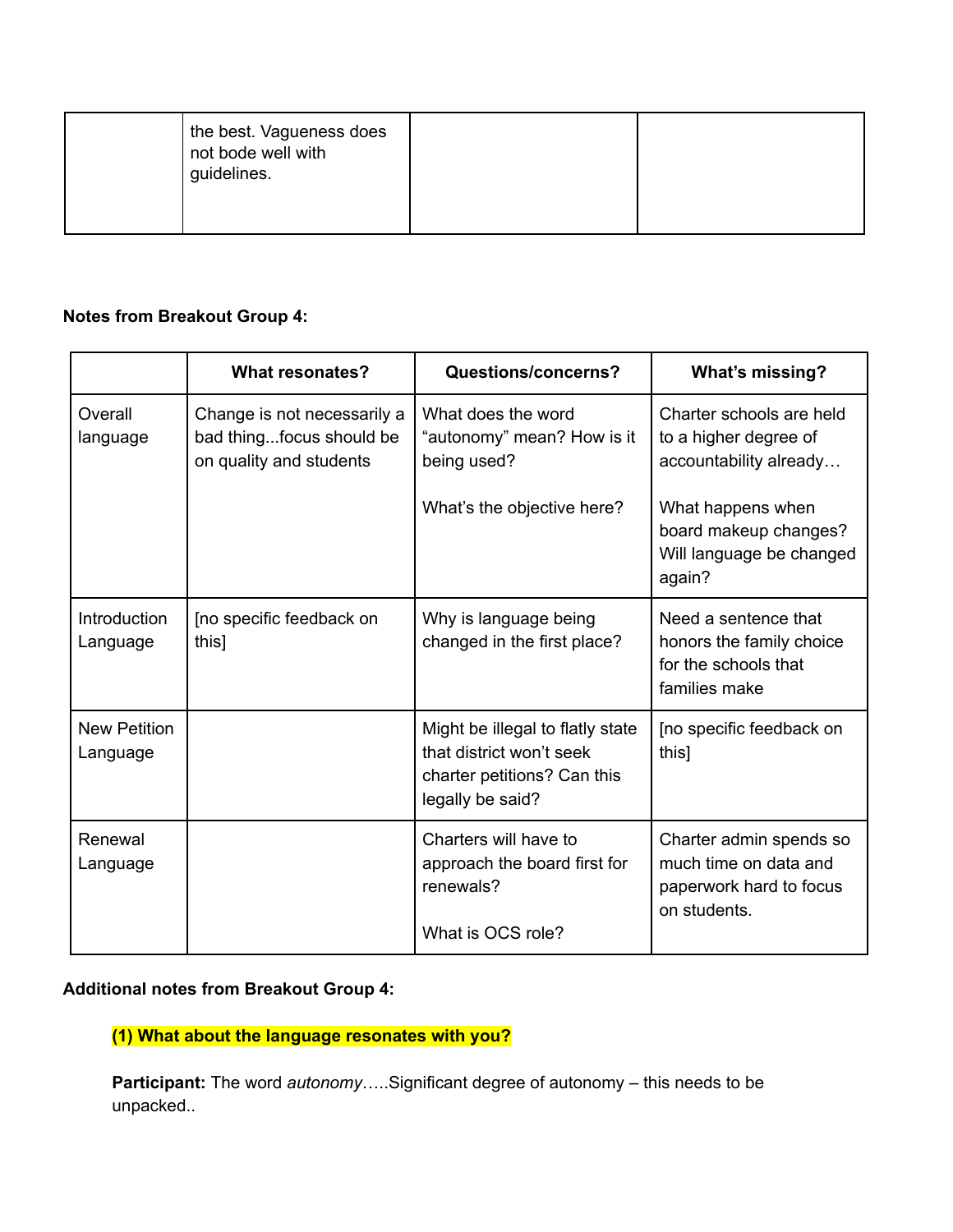• What are we talking about?

**Participant** – How do you define autonomy? Because we [charter schools] are held to more of a stringent presentation and documentation than a regular school in the district

● How is the word autonomy is being used?

**Participant** – Agree with [name] and [name] – already there are layers of accountability that [we] have to answer to. There is a finite microscope [on us]

● We are held to a higher degree...at same time OUSD schools are harming students – don't put values

**Participant** – I agree **Participant** – what are the reasons [for this language change]?

**Participant** – I am a charter parent. What exactly is being talking about? Is it that OUSD is taking over the charter system?

**(2) What questions and/or concerns do you have about the language? (3) Is there anything missing?**

**Participant:** Trying to change the language…Let me change this language with word like *autonomy*. Word needs to be identified or defined clearly. Maneuver the language so charter schools approach us [school board?] for renewals.

[Charter school] Administration spends so much time with data and documentation so it's hard to run the school….

**Participant:** If that [current school board not present when policy originally was written] is indeed the issue was school board not present when Ed Code was written? Are they going to rewrite Ed Code? When will the board provide a red line version of what it was and what it will be? *Note: Red line version later provided during mtg* There has to be an actual hearing..

**Participant** – What happens when board changes and they are not there – will it change again? The emotional continuity … constantly changes….so that is what is going to happen …wanting to change the language on the back of teachers and community

**Participant:** A parent listening in on the conversation – why we are talking about language? Talk to teachers and they are under pressure from their bosses – attendance is not being met…The focus is not on the kids…focus has become about the adults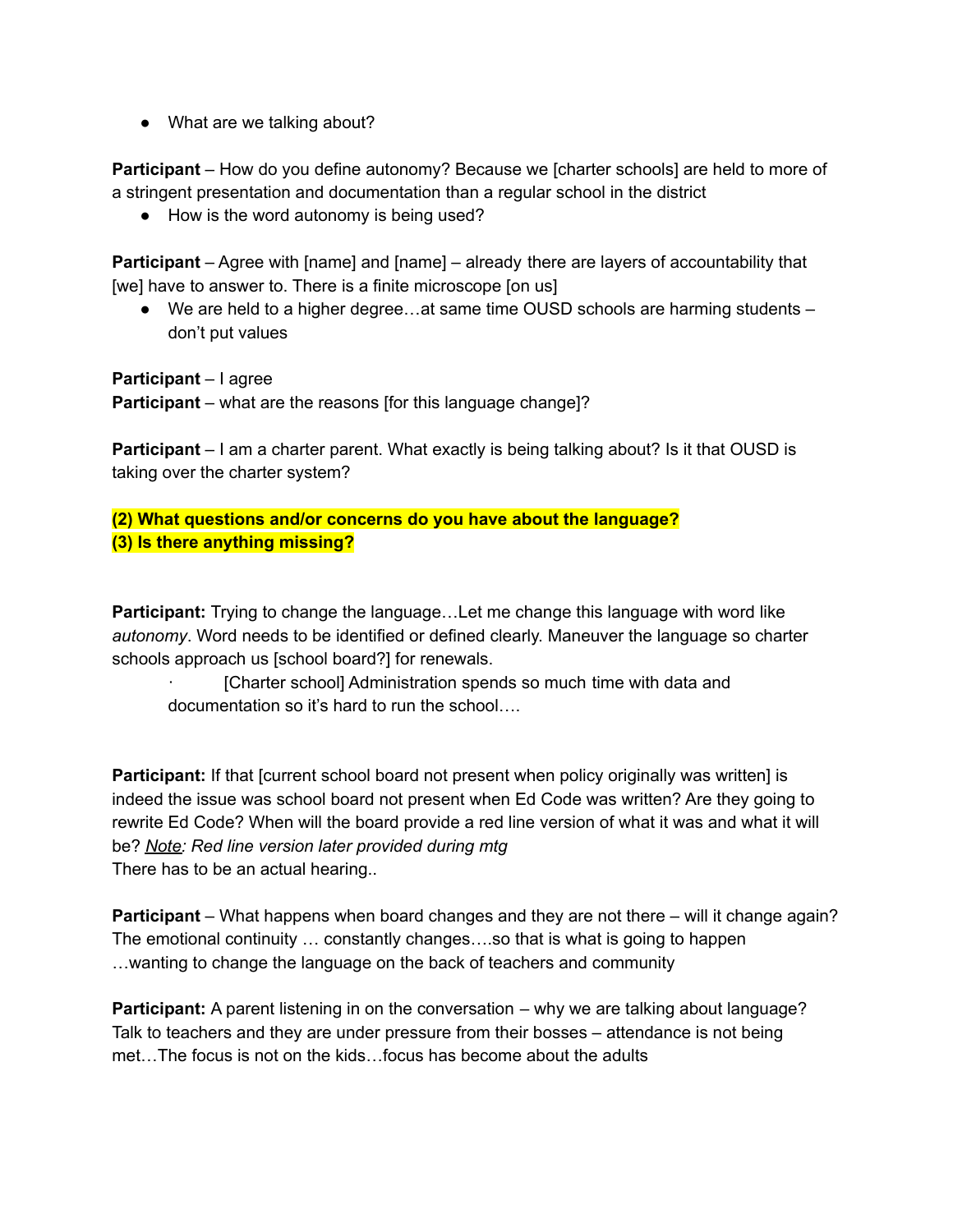**Participant** – We should acknowledge what is happening: One OUSD board member has said over and over that charters schools are not public schools. Two other things:

(1) There has to be a sentence about OUSD authorized public charter schools that are open to students that choose those schools.

(2) People have named the politics. Lighthouse/Lodestar – enrollment has \_\_\_ over the past year(s). In the language that we should have a sentence that honors the family choice for the schools that they choose

**Participant:** Going back to the objective of changing the board language...Is there a need to update?

Why is it being updated?

• The reason why she chose to put her children in a charter school. Had to put them in a charter because the district was not taking care of her children. She is  $5<sup>th</sup>$  generation Oakland.

Is the goal of the requirements is to further take away the options?? What is the objective of rewriting it?

**Participant** – (Has children in charter and district schools) Charter schools are exceling.

- My right to choose.
- Language sets a dangerous precedent we are putting everything else in the way. Denies access. People are choosing after being failed by a school.

**Participant** – my concern as well. Public schools are anti-charter. He has made if be very clear. Should language be looked at and change? This individual is anti-charter.

**Participant** – Change does not need to be a bad thing. Who is benefitting… Children are not benefitting…

Focus should be on Quality + Better schools.

Change is not necessarily a bad thing  $-$  not the best idea. Too much noise (in language?)

### **Notes from "Large Group Share Out":**

**Participant:** As a parent, she put her children in private schools. Please take into consideration what we are saying as parents.

**Participant:** A parent mentioned the following in her room, her question was: Is there a timeframe related to this change? How often is what she was asking. How often would the language be looked at?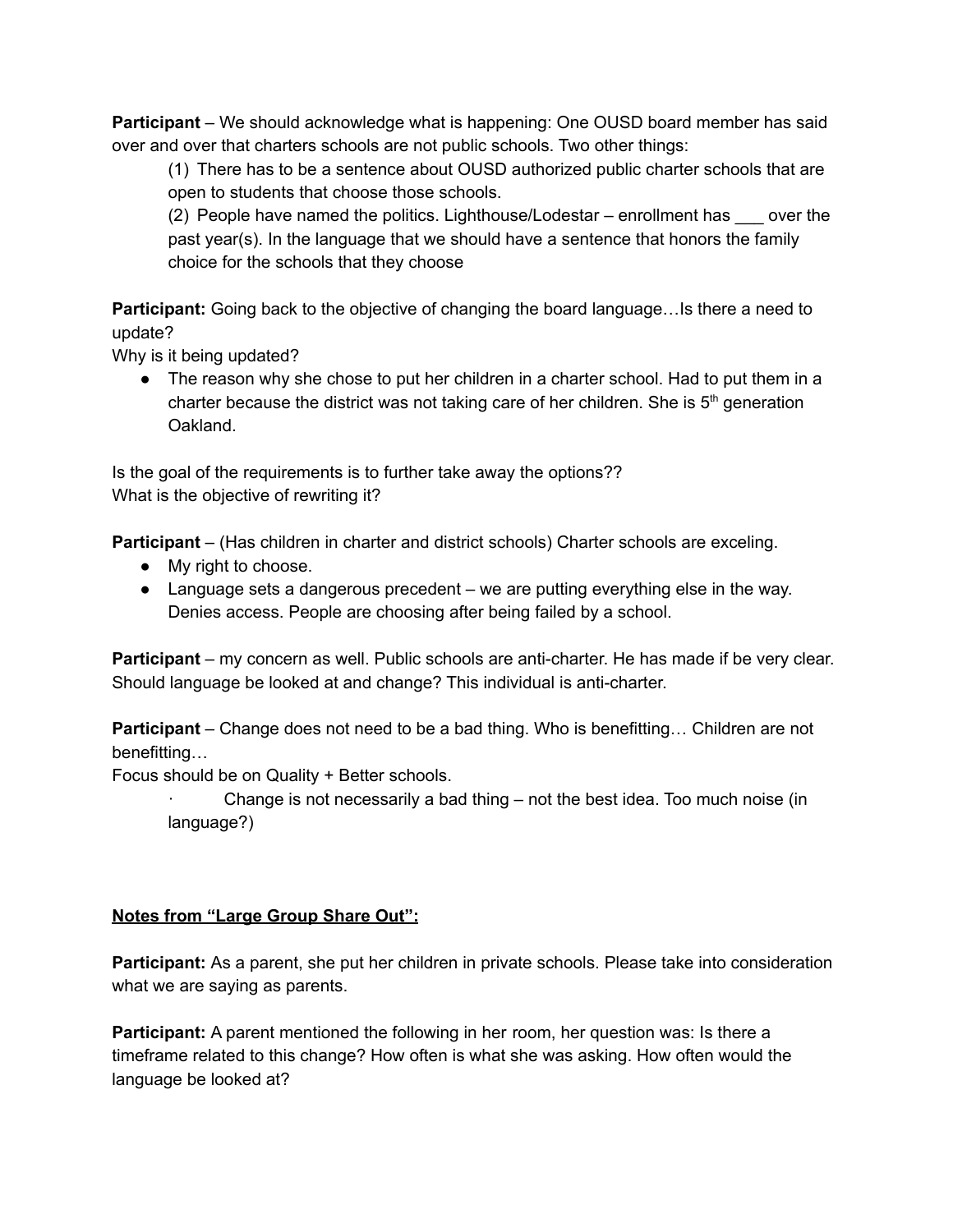**Committee Member:** That is a good question. There is no systematic process by when policies get reviewed.

Sometimes it's brought down by the state.

As far as how often, Committee Member doesn't know the answer to this.

The question is when we are planning to take action – then revisions this spring.

**Participant:** (Lighthouse alumni & Lodestar parent) Lodestar is not working for them. For her, lodestar is not working for her son. Son in being bullied and she has reached out to no avail.

She contacted every person she knew but she felt disrespected. But for her son, nothing has been working. I have to send him to an OUSD public school.

**Participant** – Policy student in education. Wanted to give voice, bring to light that they are managed differently. The language is not specific enough. We don't' want to take more time.

### **Notes from "Questions" section:**

### Any feedback outside of the proposed language??

**Participant:** What's going to happen with this feedback? Will it make a difference or is it perfunctory? She is trying to figure out why? What is the next step, have we thought about the unintended consequences? Where will that be published and looks at feedback and where will it be published.

**Committee Member response:** Why? It's a new committee, two years now – we recently adopted what the committee's charge from the board. This policy is boilerplate. It doesn't say very much. It is not a substantive policy; we want to make it an accurate reflection of what it is.

How will feedback be used? Notes were taking in small groups and will be shared back with the members of the charter committee. Board policy is always reflection of agreements and disagreements. Some people should be more strict more specific, product of compromised from different perspectives.

**Staff Response:** We will be discussing the feedback at the end of the month.

**Participant:** Former employee of a local charter school. Looking at some of the language. See this a lot – people throwing terms out there. He thinks it's vague. He likes stuff that is more specific. Student first, excellent, equity. Will we use this? What is shared definition. What does equity mean? Do we have a shared definition?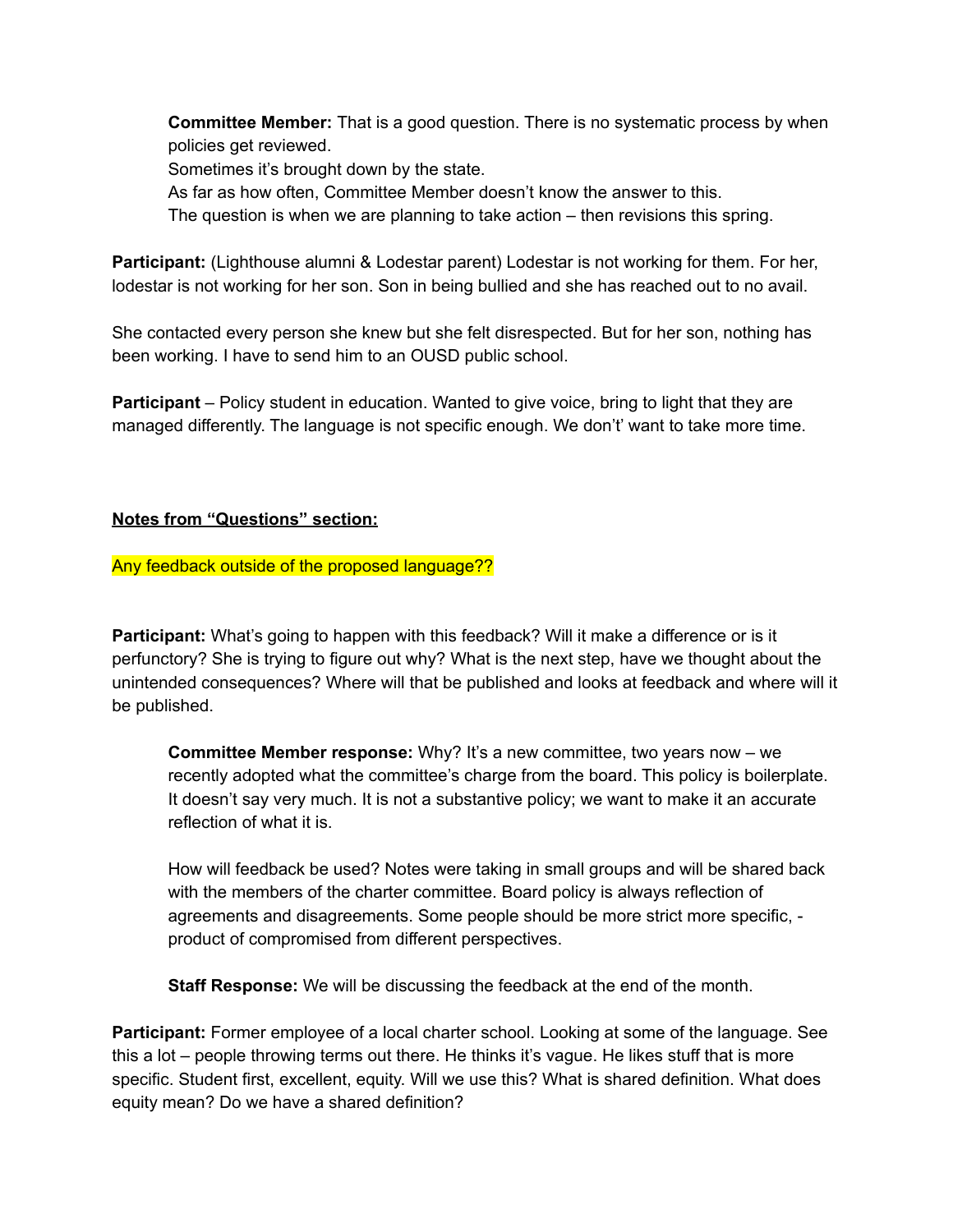**Committee Member:** responds that we will reference definitions to some of these terms as they are already spelled out in some cases.

**Participant:** The expanded scope of the recommendation. The piece around limiting the scope of the recommendation of the office of charters schools. What is going to be the relationship of OCS to the process?

**Committee Member:** Recommendation process won't change much. The committee could make a rec to the board but if they did it would be in consultation with the Office of Charter Schools.

**Board Policy Town Hall Meeting Note Catcher Sponsor: Director Hutchinson Date: 4/12/2022**

|                                 | <b>What resonates?</b> | Questions/concerns?                                                                                                                                                                                                               | What's missing?                                                        |
|---------------------------------|------------------------|-----------------------------------------------------------------------------------------------------------------------------------------------------------------------------------------------------------------------------------|------------------------------------------------------------------------|
| Overall<br>language             |                        |                                                                                                                                                                                                                                   | Lift past feedback,<br>highlight charter schools<br>as public schools. |
| Introduction<br>Language        |                        | language is slightly divisive<br>and wants more unifying<br>language. We all are public<br>schools.<br>Misconceptions about<br>charter schools in California.<br>We need more positive<br>conversation around charter<br>schools. |                                                                        |
| <b>New Petition</b><br>Language |                        | "Simply not legal. There is<br>no moratorium on charters in                                                                                                                                                                       |                                                                        |